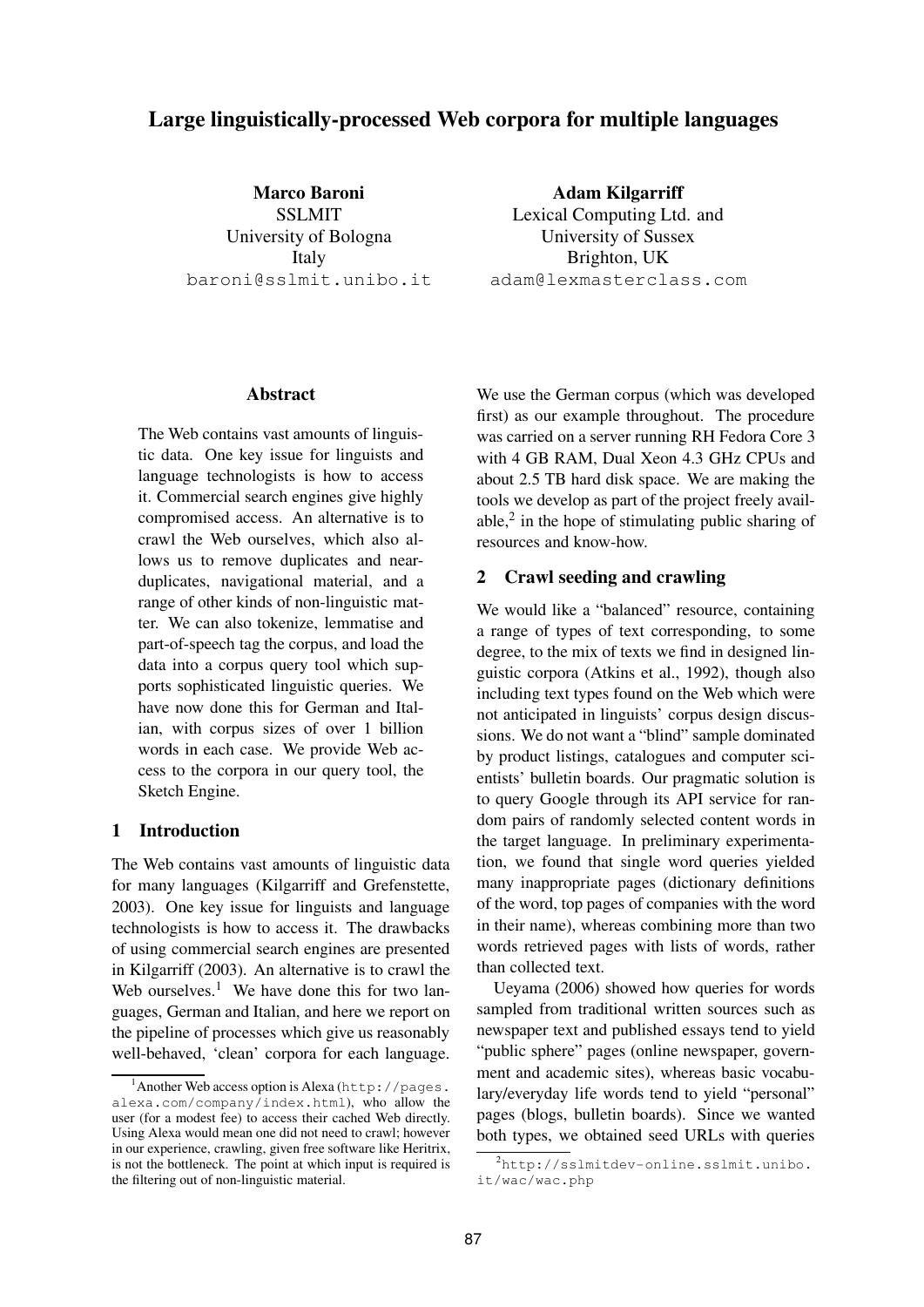for words from both kinds of sources. For German, we sampled 2000 mid-frequency words from a corpus of the *Suddeutsche Zeitung* newspaper and paired them randomly. Then, we found a basic vocabulary list for German learners,<sup>3</sup> removed function words and particles and built 653 random pairs. We queried Google via its API retrieving maximally 10 pages for each pair. We then collapsed the URL list, insuring maximal sparseness by keeping only one (randomly selected) URL for each domain, leaving a list of 8626 seed URLs. They were fed to the crawler.

The crawls are performed using the *Her* $itrix$  crawler,<sup>4</sup> with a multi-threaded breadth-first crawling strategy. The crawl is limited to pages whose URL does not end in one of several suffixes that cue non-html data  $(.pdf, .jpeg, etc.)^5$  For German, the crawl is limited to sites from the .de and .at domains. Heritrix default crawling options are not modified in any other respect. We let the German crawl run for ten days, retrieving gzipped archives (the Heritrix output format) of about 85GB.

### **3 Filtering**

We undertake some post-processing on the basis of the Heritrix logs. We identify documents of mime type text/html and size between 5 and 200KB. As observed by Fletcher (2004) very small documents tend to contain little genuine text (5KB counts as "very small" because of the html code overhead) and very large documents tend to be lists of various sorts, such as library indices, store catalogues, etc. The logs also contain sha-1 fingerprints, allowing us to identify perfect duplicates. After inspecting some of the duplicated documents (about 50 pairs), we decided for a drastic policy: if a document has at least one duplicate, we discard not only the duplicate(s) but also the document itself. We observed that, typically, such documents came from the same site and were warning messages, copyright statements and similar, of limited or no linguistic interest. While the strategy may lose some content, one of our general principles is that, given how vast the Web is, we can afford to privilege precision over recall.

All the documents that passed the pre-filtering

stage are run through a perl program that performs 1) boilerplate stripping 2) function word filtering 3) porn filtering.

#### **Boilerplate stripping**

By "boilerplate" we mean all those components of Web pages which are the same across many pages. We include stripping out HTML markup, javascript and other non-linguistic material in this phase. We aimed to identify and remove sections of a document that contain link lists, navigational information, fixed notices, and other sections poor in human-produced connected text. For purposes of corpus construction, boilerplate removal is critical as it will distort statistics collected from the corpus.<sup>6</sup> We adopted the heuristic used in the Hyppia project BTE tool,<sup>7</sup>: content-rich sections of a page will have a low html tag density, whereas boilerplate is accompanied by a wealth of html (because of special formatting, newlines, links, etc.) The method is based on general properties of Web documents, so is relatively independent of language and crawling strategy.

### **Function word and pornography filtering**

Connected text in sentences reliably contains a high proportion of function words (Baroni, to appear), so, if a page does not meet this criterion we reject it. The German function word list contains 124 terms. We require that a minimum of 10 types and 30 tokens appear in a page, with a ratio of function words to total words of at least one quarter. The filter also works as a simple language identifier.<sup>8</sup>

Finally, we use a stop list of words likely to occur in pornographic Web pages, not out of prudery, but because they tend to contain randomly generated text, long keyword lists and other linguistically problematic elements. We filter out documents that have at least three types or ten tokens from a list of words highly used in pornography. The list was derived from the analysis of pornographic pages harvested in a previous crawl. This is not entirely satisfactory, since some of the words

<sup>3</sup>http://mypage.bluewin.ch/a-z/ cusipage/

<sup>4</sup>http://crawler.archive.org

<sup>&</sup>lt;sup>5</sup>Further work should evaluate pros and cons of retrieving documents in other formats, e.g., Adobe *pdf*.

 $6$ We note that this phase currently removes the links from the text, so we can no longer explore the graph structure of the dataset. In future we may retain link structure, to support research into the relation between it and linguistic characteristics.

<sup>7</sup>http://www.smi.ucd.ie/hyppia/

<sup>8</sup>Of course, these simple methods will not filter out all machine-generated text (typically produced as part of search engine ranking scams or for other shady purposes); sometimes this appears to have been generated with a bigram language model, and thus identifying it with automated techniques is far from trivial.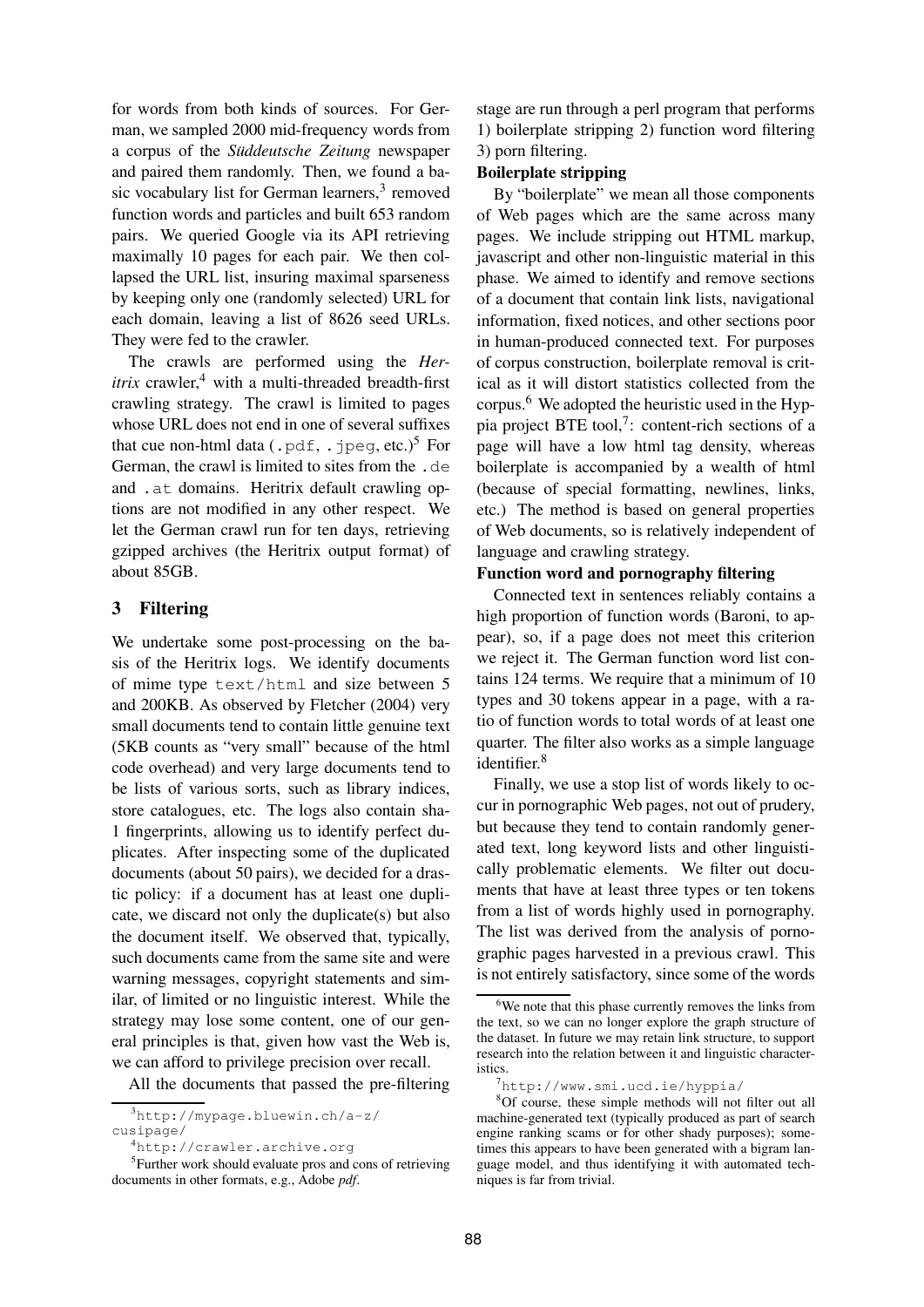in the list, taken in isolation, are wholly innocent (*fat, girls, tongue,* etc.) We shall revisit the strategy in due course.

This filtering took 5 days and resulted in a version of the corpus containing 4.86M documents for a total of 20GB of uncompressed data.

## **4 Near-duplicate detection**

We use a simplified version of the "shingling" algorithm (Broder et al., 1997). For each document, after removing all function words, we take fingerprints of a fixed number s of randomly selected ngrams; then, for each pair of documents, we count the number of shared n-grams, which can be seen as an unbiased estimate of the overlap between the two documents (Broder et al., 1997; Chakrabarti, 2002). We look for pairs of documents sharing more than  $t$  n-grams, and we discard one of the two.

After preliminary experimentation, we chose to extract 25 5-grams from each document, and to treat as near-duplicates documents that shared at least two of these 5-grams. Near-duplicate spotting on the German corpus took about 4 days. 2,466,271 near-duplicates were removed. The corpus size decreased to 13GB. Most of the processing time was spent in extracting the n-grams and adding the corresponding fingerprints to the database (which could be parallelized).

# **5 Part-of-speech tagging/lemmatization and post-annotation cleaning**

We performed German part-of-speech tagging and lemmatization with TreeTagger.<sup>9</sup> Annotation took 5 days. The resulting corpus contains 2.13B words, or 34GB of data including annotation.

After inspecting various documents from the annotated corpus, we decided to perform a further round of cleaning. There are two reasons for this: first, we can exploit the annotation to find other anomalous documents, through observing where the distribution of parts-of-speech tags is very unusual and thus not likely to contain connected text. Second, the TreeTagger was not trained on Web data, and thus its performance on texts that are heavy on Web-like usage (e.g., texts all in lowercase, colloquial forms of inflected verbs, etc.) is dismal. While a better solution to this second problem would be to re-train the tagger on Web

data (ultimately, the documents displaying the second problem might be among the most interesting ones to have in the corpus!), for now we try to identify the most problematic documents through automated criteria and discard them. The cues we used included the number of words not recognised by the lemmatizer; the proportion of words with upper-case initial letters; proportion of nouns, and proportion of sentence markers.

After this further processing step, the corpus contains 1,870,259 documents from 10818 different domains, and its final size is 1.71 billion tokens (26GB of data, with annotation). The final size of the Italian corpus is 1,875,337 documents and about 1.9 billion tokens.

### **6 Indexing and Web user interface**

We believe that matters of efficient indexing and user friendly interfacing will be crucial to the success of our initiative, both because many linguists will lack the relevant technical skills to write their own corpus-access routines, and because we shall not publicly distribute the corpora for copyright reasons; an advanced interface that allows linguists to do actual research on the corpus (including the possibility of saving settings and results across sessions) will allow us to make the corpus widely available while keeping it on our servers. $^{10}$ We are using the Sketch Engine,  $11$  a corpus query tool which has been widely used in lexicography and which supports queries combining regular expressions and boolean operators over words, lemmas and part-of-speech tags.

#### **7 Comparison with other corpora**

We would like to compare the German Web corpus to an existing "balanced" corpus of German attempting to represent a broad range of genres and topics. Unfortunately, as far as we know no resource of this sort is publicly available (which is one of the reasons why we are interested in developing the German Web corpus in the first instance.) Instead, we use a corpus of newswire articles from the Austria Presse Agentur (APA, kindly provided to us by  $\ddot{\text{OFAI}}$  as our reference

 $^{9}$ http://www.ims.uni-stuttgart.de/ projekte/corplex/TreeTagger

<sup>&</sup>lt;sup>10</sup>The legal situation is of course complex. We consider that our case is equivalent to that of other search engines, and that offering linguistically-encoded snippets of pages to researchers does not go beyond the "fair use" terms routinely invoked by search engine companies in relation to Web page caching.

<sup>11</sup>http://www.sketchengine.co.uk/